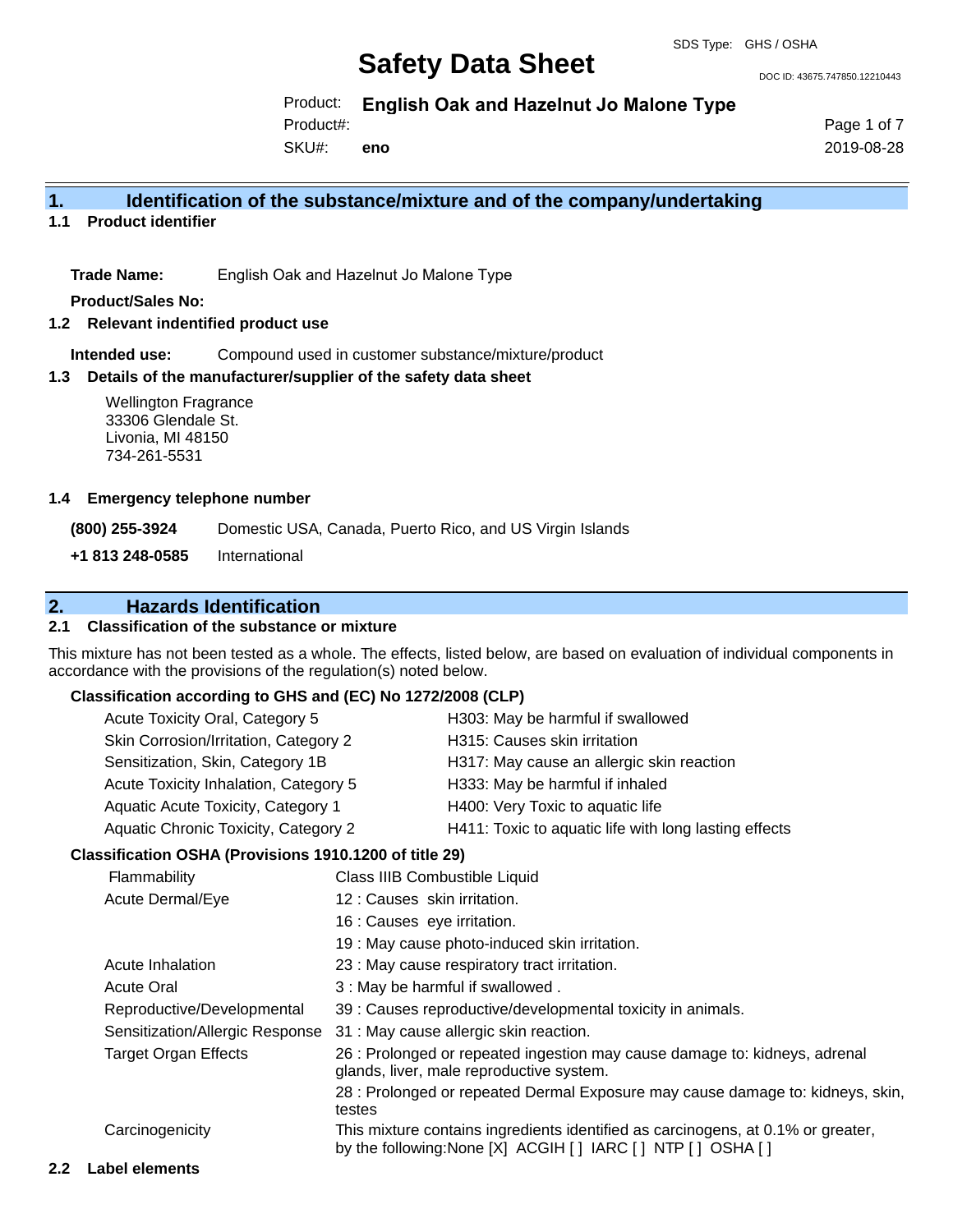DOC ID: 43675.747850.12210443

Product: **English Oak and Hazelnut Jo Malone Type**

Product#:

SKU#: **eno** Page 2 of 7 2019-08-28

### **Labelling (REGULATION (EC) No 1272/2008)**

#### **Hazard pictograms**

### **Signal Word: Warning**

#### **Hazard statments**

| H303 | May be harmful if swallowed                     |
|------|-------------------------------------------------|
| H315 | Causes skin irritation                          |
| H317 | May cause an allergic skin reaction             |
| H333 | May be harmful if inhaled                       |
| H400 | Very Toxic to aquatic life                      |
| H411 | Toxic to aquatic life with long lasting effects |

#### **Precautionary Statements**

#### **Prevention:**

| P264 | Wash hands thoroughly after handling                                  |
|------|-----------------------------------------------------------------------|
| P272 | Contaminated work clothing should not be allowed out of the workplace |
| P273 | Avoid release to the environment                                      |

#### **Response:**

| $P302 + P352$ | IF ON SKIN: Wash with soap and water                                    |
|---------------|-------------------------------------------------------------------------|
| $P304 + P312$ | IF INHALED: Call a POISON CENTER or doctor/physician if you feel unwell |
| P312          | Call a POISON CENTER or doctor/physician if you feel unwell             |
| $P333 + P313$ | If skin irritation or a rash occurs: Get medical advice/attention       |
| P362          | Take off contaminated clothing and wash before reuse                    |
| P363          | Wash contaminated clothing before reuse                                 |
| P391          | <b>Collect Spillage</b>                                                 |
|               |                                                                         |

### **2.3 Other Hazards**

**no data available**

### **3. Composition/Information on Ingredients**

### **3.1 Mixtures**

This product is a complex mixture of ingredients, which contains among others the following substance(s), presenting a health or environmental hazard within the meaning of the UN Globally Harmonized System of Classification and Labeling of Chemicals (GHS):

| CAS#<br>Ingredient | EC#                                     | Conc.<br>Range | <b>GHS Classification</b>    | <b>OSHA Classification</b> |
|--------------------|-----------------------------------------|----------------|------------------------------|----------------------------|
| 101-86-0           | 202-983-3                               | $5 - 10 \%$    | H303; H316; H317; H400; H411 | 11.15                      |
|                    | Hexyl cinnamaldehyde                    |                |                              |                            |
| 54464-57-2         | 259-174-3                               | $5 - 10 \%$    | H315; H317; H400; H410       | 11.31                      |
|                    | Tetramethyl Acetyloctahydronaphthalenes |                |                              |                            |
| 32388-55-9         | 251-020-3                               | $2 - 5 \%$     | H303; H317; H400; H410       | 16, 19                     |
| Acetyl cedrene     |                                         |                |                              |                            |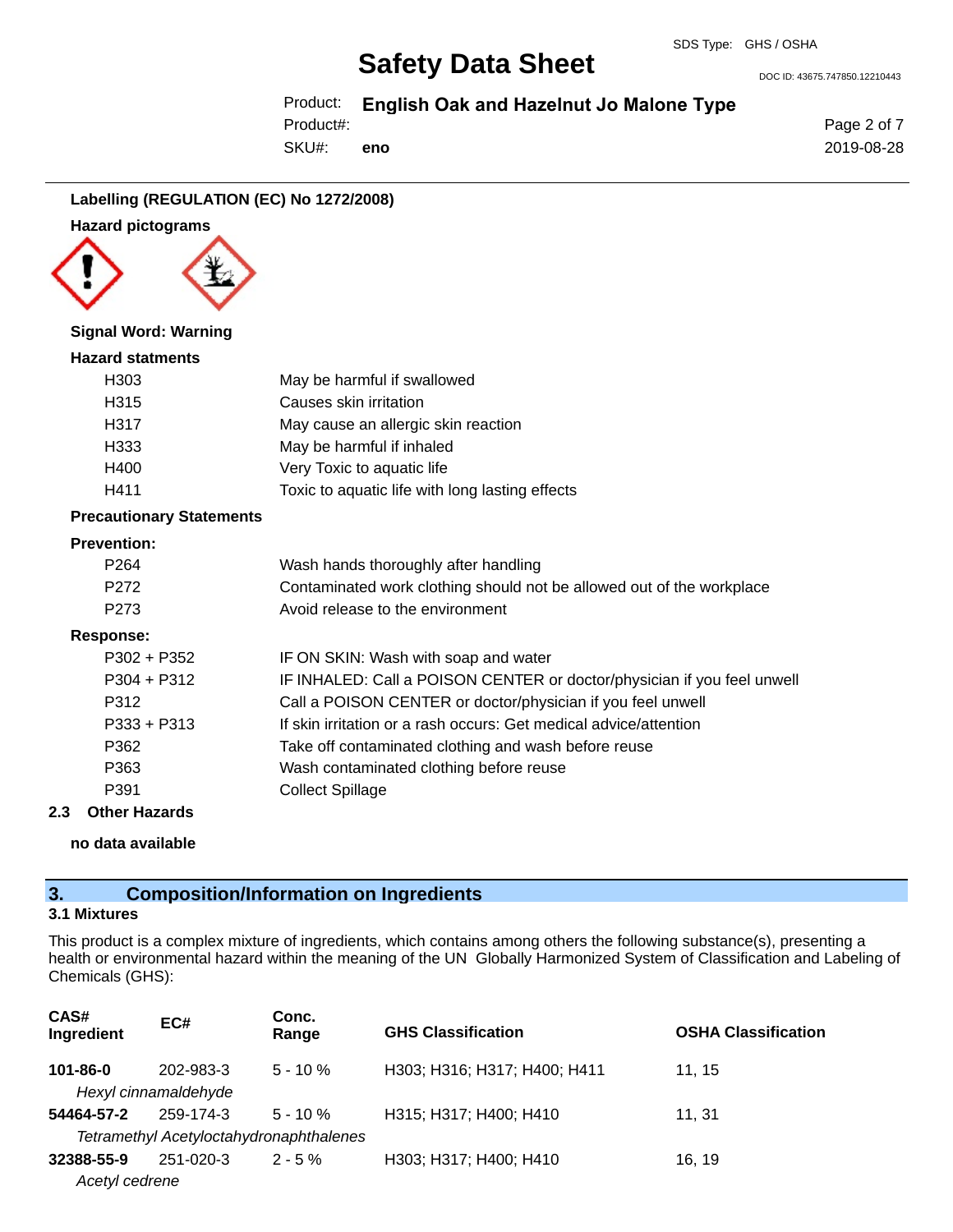DOC ID: 43675.747850.12210443

### Product: **English Oak and Hazelnut Jo Malone Type**

SKU#: Product#: **eno** Page 3 of 7 2019-08-28

| <b>CAS#</b><br>Ingredient                                | EC#                   | Conc.<br>Range | <b>GHS Classification</b>                                     | <b>OSHA Classification</b> |
|----------------------------------------------------------|-----------------------|----------------|---------------------------------------------------------------|----------------------------|
| 120-51-4                                                 | $204 - 402 - 9$       | $2 - 5%$       | H302; H313; H400; H411                                        | 28, 3                      |
| <b>Benzyl Benzoate</b>                                   |                       |                |                                                               |                            |
| 1222-05-5                                                | 214-946-9             | $2 - 5 \%$     | H316; H400; H410                                              | 11, 15                     |
|                                                          | Hexamethylindanopyran |                |                                                               |                            |
| 78-70-6                                                  | 201-134-4             | $2 - 5 \%$     | H227; H303; H315; H317; H319; H402                            | 12, 26                     |
| Linalool                                                 |                       |                |                                                               |                            |
| 5989-27-5                                                | 227-813-5             | $1 - 2 \%$     | H226; H304; H315; H317; H400; H410                            | 11, 15, 23                 |
| Limonene                                                 |                       |                |                                                               |                            |
| $80 - 54 - 6$                                            | 201-289-8             | $1 - 2 \%$     | H227; H302; H315; H317; H361; H401; 11, 15, 26, 28, 3, 31, 39 |                            |
| <b>Butylphenyl Methylpropional</b>                       |                       |                | H412                                                          |                            |
| 13466-78-9                                               | 236-719-3             | $0.1 - 1.0 \%$ | H226; H303; H304; H315; H317; H400;                           |                            |
| delta-3-Carene                                           |                       |                | H410                                                          |                            |
| See Section 16 for full text of GHS classification codes |                       |                |                                                               |                            |

Total Hydrocarbon Content (% w/w) = 2.33

### **4. First Aid Measures**

| Description of first aid measures<br>4.1                        |                                                                                                               |
|-----------------------------------------------------------------|---------------------------------------------------------------------------------------------------------------|
| Inhalation:                                                     | Remove from exposure site to fresh air and keep at rest.<br>Obtain medical advice.                            |
| <b>Eye Exposure:</b>                                            | Flush immediately with water for at least 15 minutes.<br>Contact physician if symptoms persist.               |
| <b>Skin Exposure:</b>                                           | Remove contaminated clothes. Wash thoroughly with water (and soap).<br>Contact physician if symptoms persist. |
| Rinse mouth with water and obtain medical advice.<br>Ingestion: |                                                                                                               |
| 4.2                                                             | Most important symptoms and effects, both acute and delayed                                                   |
| <b>Symptoms:</b>                                                | no data available                                                                                             |
| <b>Risks:</b>                                                   | Refer to Section 2.2 "Hazard Statements"                                                                      |
| 4.3                                                             | Indication of any immediate medical attention and special treatment needed                                    |
| <b>Treatment:</b>                                               | Refer to Section 2.2 "Response"                                                                               |
| 5.<br><b>Fire-Fighting measures</b>                             |                                                                                                               |
| <b>Extinguishing media</b><br>5.1                               |                                                                                                               |
| Suitable:                                                       | Carbon dioxide (CO2), Dry chemical, Foam                                                                      |
| <b>Unsuitable</b>                                               | Do not use a direct water jet on burning material                                                             |

### **5.2 Special hazards arising from the substance or mixture**

| During fire fighting:       | Water may be ineffective              |  |
|-----------------------------|---------------------------------------|--|
| 5.3 Advice for firefighters |                                       |  |
| <b>Further information:</b> | Standard procedure for chemical fires |  |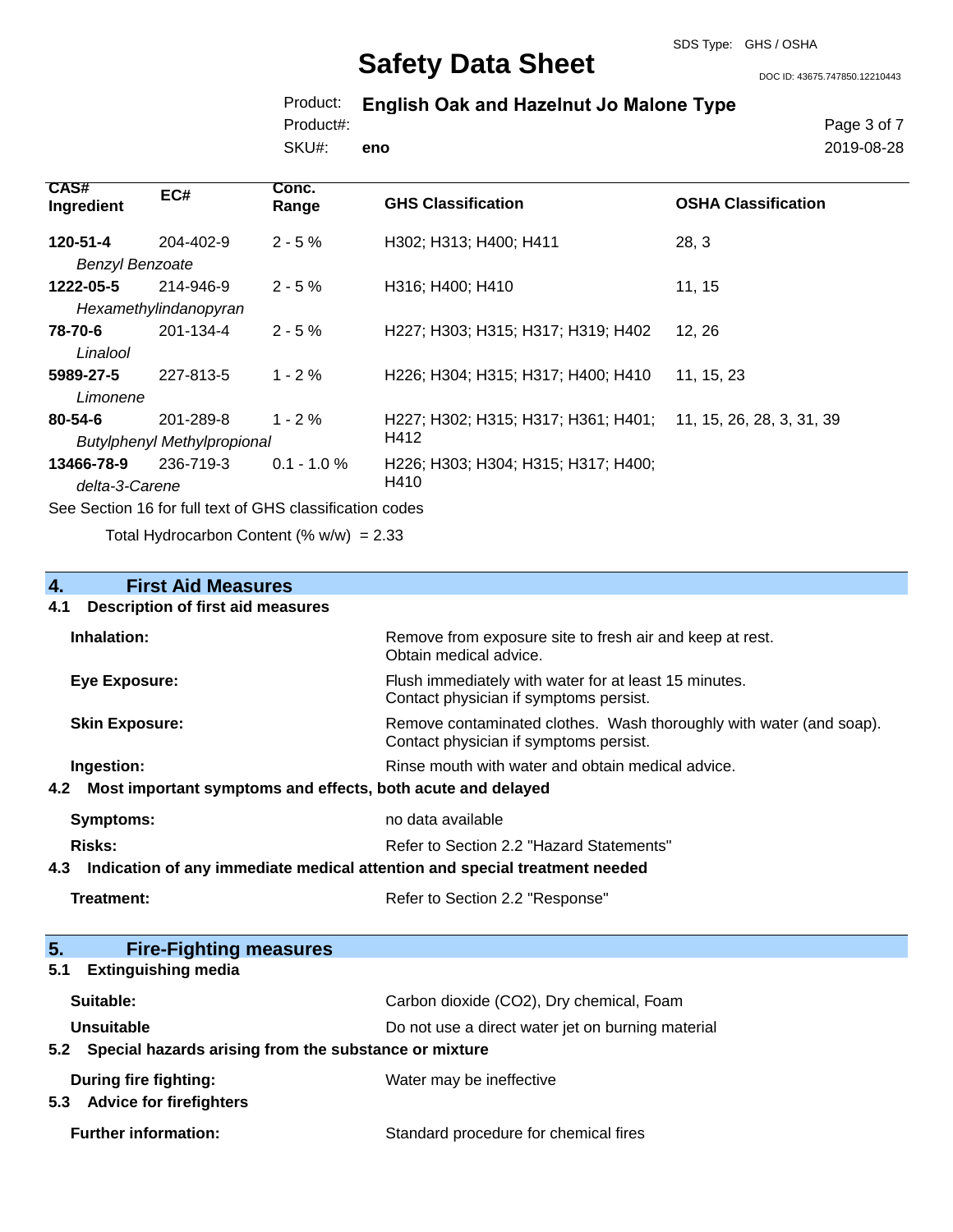DOC ID: 43675.747850.12210443

Product: **English Oak and Hazelnut Jo Malone Type**

Product#:

SKU#: **eno** Page 4 of 7 2019-08-28

### **6. Accidental Release Measures**

### **6.1 Personal precautions, protective equipment and emergency procedures**

Avoid inhalation and contact with skin and eyes. A self-contained breathing apparatus is recommended in case of a major spill.

### **6.2 Environmental precautions**

Keep away from drains, soil, and surface and groundwater.

#### **6.3 Methods and materials for containment and cleaning up**

Clean up spillage promptly. Remove ignition sources. Provide adequate ventilation. Avoid excessive inhalation of vapors. Gross spillages should be contained by use of sand or inert powder and disposed of according to the local regulations.

#### **6.4 Reference to other sections**

Not Applicable

### **7. Handling and Storage**

### **7.1 Precautions for safe handling**

Apply according to good manufacturing and industrial hygiene practices with proper ventilation. Do not drink, eat or smoke while handling. Respect good personal hygiene.

#### **7.2 Conditions for safe storage, including any incompatibilities**

Store in a cool, dry and ventilated area away from heat sources and protected from light in tightly closed original container. Avoid plastic and uncoated metal container. Keep air contact to a minimum.

### **7.3 Specific end uses**

No information available

### **8. Exposure Controls/Personal Protection**

#### **8.1 Control parameters**

| <b>Exposure Limits:</b>                                      |                                                                                          |
|--------------------------------------------------------------|------------------------------------------------------------------------------------------|
| <b>Component</b>                                             | <b>ACGIH</b><br>ACGIH<br><b>OSHA</b><br><b>OSHA</b><br>TWA ppm STEL ppm TWA ppm STEL ppm |
| 13466-78-9<br>delta-3-Carene                                 | 20                                                                                       |
| <b>Engineering Controls:</b><br>Use local exhaust as needed. |                                                                                          |

#### **8.2 Exposure controls - Personal protective equipment**

| Eye protection:                | Tightly sealed goggles, face shield, or safety glasses with brow guards and side shields, etc.<br>as may be appropriate for the exposure |
|--------------------------------|------------------------------------------------------------------------------------------------------------------------------------------|
| <b>Respiratory protection:</b> | Avoid excessive inhalation of concentrated vapors. Apply local ventilation where appropriate.                                            |
| <b>Skin protection:</b>        | Avoid Skin contact. Use chemically resistant gloves as needed.                                                                           |

### **9. Physical and Chemical Properties**

### **9.1 Information on basic physical and chemical properties**

| <b>Appearance:</b> | Liauid                                 |
|--------------------|----------------------------------------|
| Odor:              | Conforms to Standard                   |
| Color:             | Yellow Tint (G0/1) to Pale Yellow (G2) |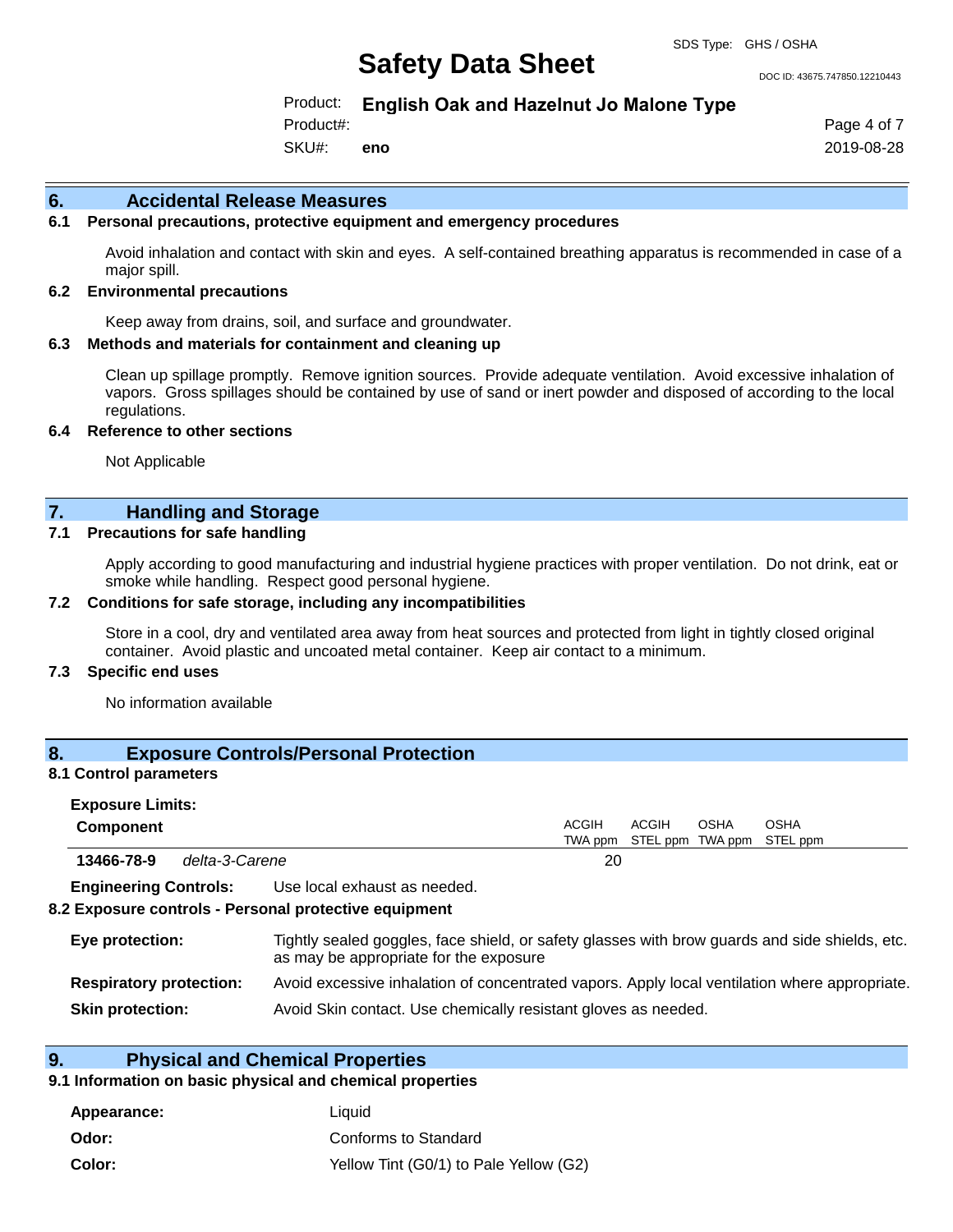DOC ID: 43675.747850.12210443

Page 5 of 7 2019-08-28

### Product: **English Oak and Hazelnut Jo Malone Type** Product#:

SKU#: **eno**

**Viscosity:** Liquid **Freezing Point:** Not determined **Boiling Point:** Not determined **Melting Point:** Not determined **Flashpoint (CCCFP):**  $>200$  F (93.33 C) Auto flammability: Not determined **Explosive Properties:** None Expected **Oxidizing properties:** None Expected **Vapor Pressure (mmHg@20 C):** 0.0276 **%VOC:** 2.568 **Specific Gravity @ 25 C:** 0.9380 **Density @ 25 C:** 0.9350 **Refractive Index @ 20 C:** 1.4690 **Soluble in:** Oil

### **10. Stability and Reactivity**

| 10.1 Reactivity                         | None                                               |
|-----------------------------------------|----------------------------------------------------|
| 10.2 Chemical stability                 | Stable                                             |
| 10.3 Possibility of hazardous reactions | None known                                         |
| <b>10.4 Conditions to avoid</b>         | None known                                         |
| 10.5 Incompatible materials             | Strong oxidizing agents, strong acids, and alkalis |
| 10.6 Hazardous decomposition products   | None known                                         |

## **11. Toxicological Information**

### **11.1 Toxicological Effects**

Acute Toxicity Estimates (ATEs) based on the individual Ingredient Toxicity Data utilizing the "Additivity Formula"

| Acute toxicity - Oral - (Rat) mg/kg              | (LD50: 4,443.77) May be harmful if swallowed                                 |
|--------------------------------------------------|------------------------------------------------------------------------------|
| Acute toxicity - Dermal - (Rabbit) mg/kg         | (LD50: 6,089.55) Not classified - the classification criteria are<br>not met |
| Acute toxicity - Inhalation - (Rat) mg/L/4hr     | (LC50: 83.87) May be harmful if inhaled                                      |
| <b>Skin corrosion / irritation</b>               | Causes skin irritation                                                       |
| Serious eye damage / irritation                  | Not classified - the classification criteria are not met                     |
| <b>Respiratory sensitization</b>                 | Not classified - the classification criteria are not met                     |
| <b>Skin sensitization</b>                        | May cause an allergic skin reaction                                          |
| <b>Germ cell mutagenicity</b>                    | Not classified - the classification criteria are not met                     |
| Carcinogenicity                                  | Not classified - the classification criteria are not met                     |
| <b>Reproductive toxicity</b>                     | Not classified - the classification criteria are not met                     |
| Specific target organ toxicity - single exposure | Not classified - the classification criteria are not met                     |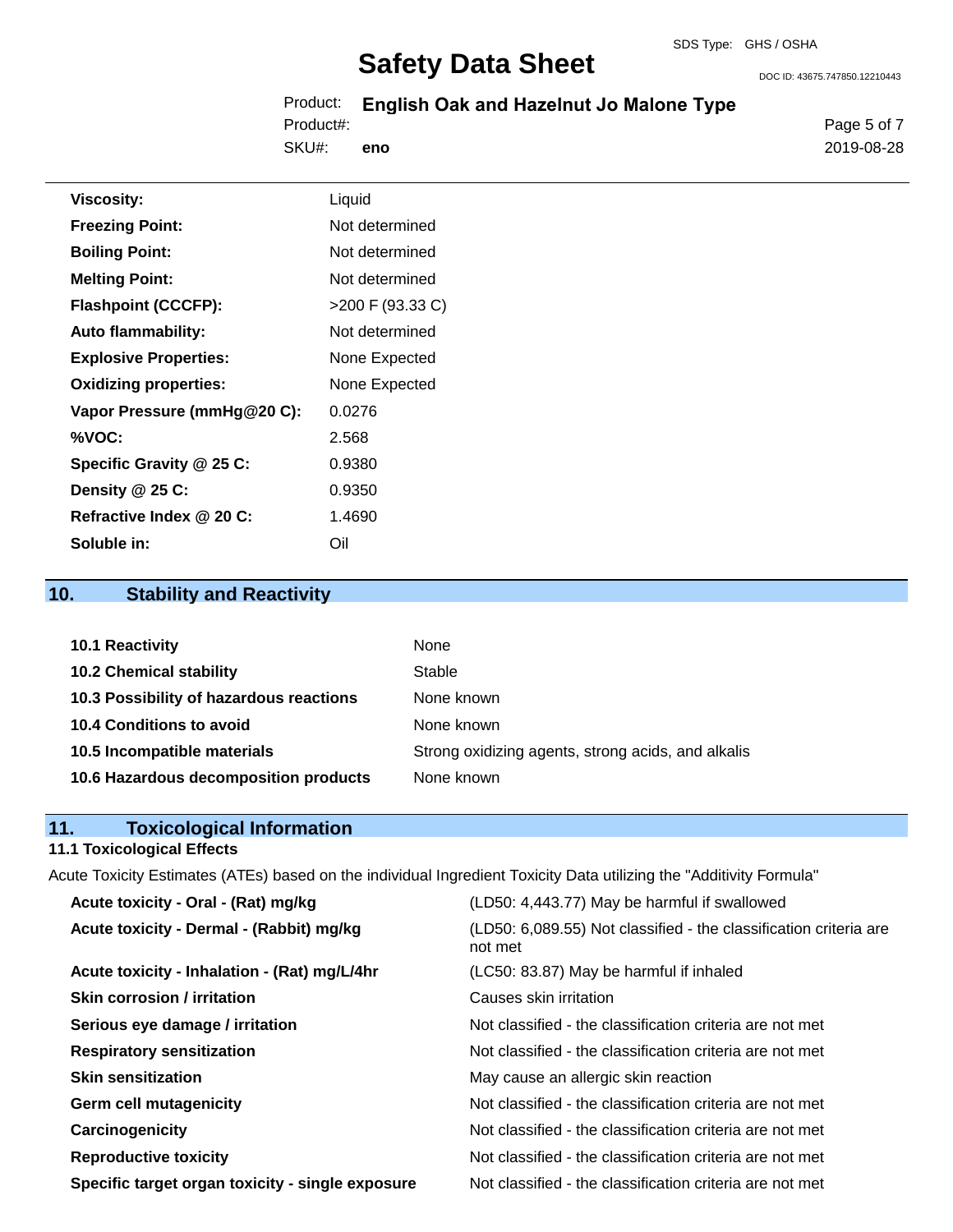#### SDS Type: GHS / OSHA

## **Safety Data Sheet**

DOC ID: 43675.747850.12210443

|  | Product: English Oak and Hazelnut Jo Malone Type |  |
|--|--------------------------------------------------|--|
|--|--------------------------------------------------|--|

Product#:

SKU#: **eno**

Page 6 of 7 2019-08-28

| Specific target organ toxicity - repeated exposure | Not classified - the classification criteria are not met |
|----------------------------------------------------|----------------------------------------------------------|
| <b>Aspiration hazard</b>                           | Not classified - the classification criteria are not met |

#### **12. Ecological Information 12.1 Toxicity**

|  | <b>TZ.T TOXICITY</b> |                              |  |
|--|----------------------|------------------------------|--|
|  |                      | <b>Acute aquatic toxicit</b> |  |

| <b>Acute aquatic toxicity</b>      | Very Toxic to aquatic life                      |
|------------------------------------|-------------------------------------------------|
| <b>Chronic aquatic toxicity</b>    | Toxic to aquatic life with long lasting effects |
| <b>Toxicity Data on soil</b>       | no data available                               |
| <b>Toxicity on other organisms</b> | no data available                               |
|                                    |                                                 |
| 12.2 Persistence and degradability | no data available                               |
| 12.3 Bioaccumulative potential     | no data available                               |
| 12.4 Mobility in soil              | no data available                               |
| 12.5 Other adverse effects         | no data available                               |

| 13. | <b>Disposal Conditions</b> |
|-----|----------------------------|
|     |                            |

### **13.1 Waste treatment methods**

Do not allow product to reach sewage systems. Dispose of in accordance with all local and national regulations. Send to a licensed waste management company.The product should not be allowed to enter drains, water courses or the soil. Do not contaminate ponds, waterways or ditches with chemical or used container.

### **14. Transport Information**

| <b>Regulator</b>                                   |            | <b>Class</b> | <b>Pack Group</b>                   | <b>Sub Risk</b> | UN-nr.        |
|----------------------------------------------------|------------|--------------|-------------------------------------|-----------------|---------------|
| U.S. DOT (Non-Bulk)                                |            |              | Not Regulated - Not Dangerous Goods |                 |               |
| <b>Chemicals NOI</b>                               |            |              |                                     |                 |               |
| <b>ADR/RID (International Road/Rail)</b>           |            |              |                                     |                 |               |
| <b>Environmentally Hazardous</b><br>Liquid, n.o.s. | Substance, | 9            | Ш                                   |                 | <b>UN3082</b> |
| <b>IATA (Air Cargo)</b>                            |            |              |                                     |                 |               |
| <b>Environmentally Hazardous</b><br>Liquid, n.o.s. | Substance. | 9            | Ш                                   |                 | UN3082        |
| <b>IMDG (Sea)</b>                                  |            |              |                                     |                 |               |
| <b>Environmentally Hazardous</b><br>Liquid, n.o.s. | Substance. | 9            | Ш                                   |                 | UN3082        |

### **15. Regulatory Information**

**U.S. Federal Regulations:**

**TSCA (Toxic Substance Control Act):** All components of the substance/mixture are listed or exempt **40 CFR(EPCRA, SARA, CERCLA and CAA)** This product contains NO components of concern.